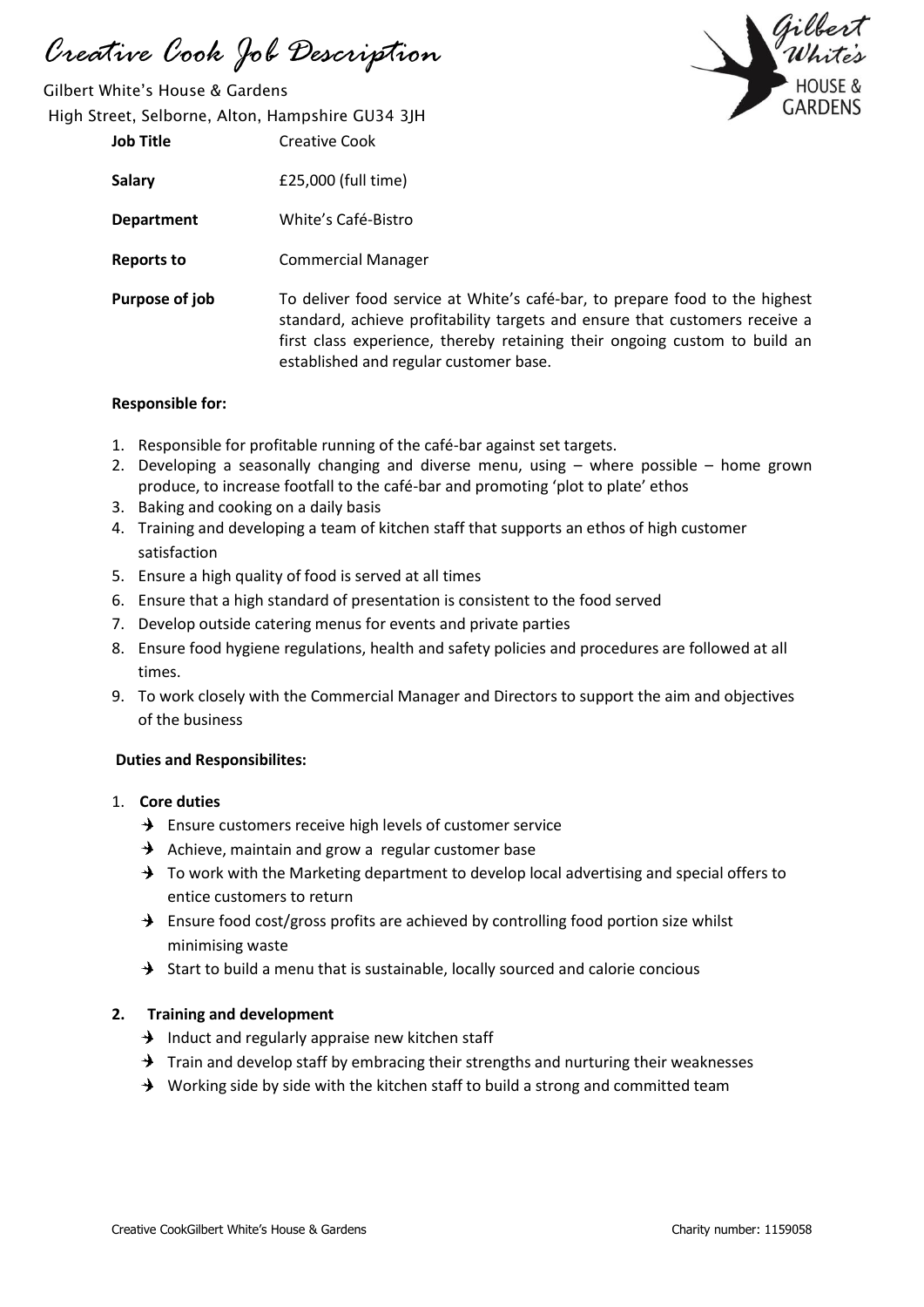*Creative Cook Job Description*

Gilbert White's House & Gardens High Street, Selborne, Alton, Hampshire GU34 3JH



# **3. Kitchen**

- $\rightarrow$  Planning exciting, innovative and cost effective menus with the Kitchen Manager
- $\rightarrow$  Oversee food rotation, waste utilisation and implement regular stocktakes
- $\rightarrow$  Adhere to the purchasing policy, ensuring supplies are properly issued, used and accounted for.
- $\rightarrow$  Ensure kitchen staff clean down all equipment and fittings and record as necessary
- $\rightarrow$  Liaise with Museum gardener to enhance 'garden to table' offerings
- $\rightarrow$  Inspect dishes for quality, temperature and attractiveness before serving

## 4. **Daily baking requirements:**

- $\rightarrow$  Baking cakes, scones, savory items on a daily basis
- $\rightarrow$  Assessing the needs of White's on a Friday to batch bake for the weekend.
- $\rightarrow$  Order all ingredients
- $\rightarrow$  Liaising with the Gardener to provide fresh produce
- $\rightarrow$  Cleaning and complying with all health and safety requirements

### **5. Health and safety**

- $\rightarrow$  Ensure compliance with statutory regulations regarding hygiene and health and safety
- $\rightarrow$  Maintain appropriate food records to meet food regulations and the policies of the Business
- $\rightarrow$  You may be required during the course of your employment to carry out any other duties which are reasonable and within your capabilities in order to meet the needs of the business.

### **6. Food Preparation, Catering Operations, Food Hygiene & Safety**

- $\rightarrow$  Take responsibility for delivering well-presented food of consistently high quality, ensuring that high standards of food hygiene and health and safety are met and maintained.
- $\rightarrow$  To undertake basic food hygiene awareness training and essential health and safety training in accordance with current legislation and organisational policy and procedures and as an annual refresher.
- $\rightarrow$  Record keeping ensure that necessary checks are made and recorded in accordance with our Food Hygiene Policy.
- $\rightarrow$  With the support of the Exec. Chef, review and revise standard menus on a periodic basis, producing appropriate costings.
- $\rightarrow$  Ensure that all food is produced and prepared in accordance with the food hygiene standards identified within our Food Hygiene Policy.
- $\rightarrow$  Produce, prepare and present food to a consistent standard as described on our standard menus ensuring.
- $\rightarrow$  To organise and help plan, cost and prepare food for Museum functions and events as required.
- $\rightarrow$  Take responsibility for checking food deliveries.
- $\rightarrow$  Ensure all stock is stored appropriately, labelled and used in rotation.
- $\rightarrow$  Undertake stock taking as required & place purchase orders with our nominated suppliers as necessary.
- $\rightarrow$  Ensure all equipment is used correctly and appropriately.
- $\rightarrow$  Devise, implement and monitor all catering cleaning schedules for the FSC kitchen.
- $\rightarrow$  Ensure COSHH policy and procedures are understood and adhered to.
- $\rightarrow$  Wash up, manually and by machine.